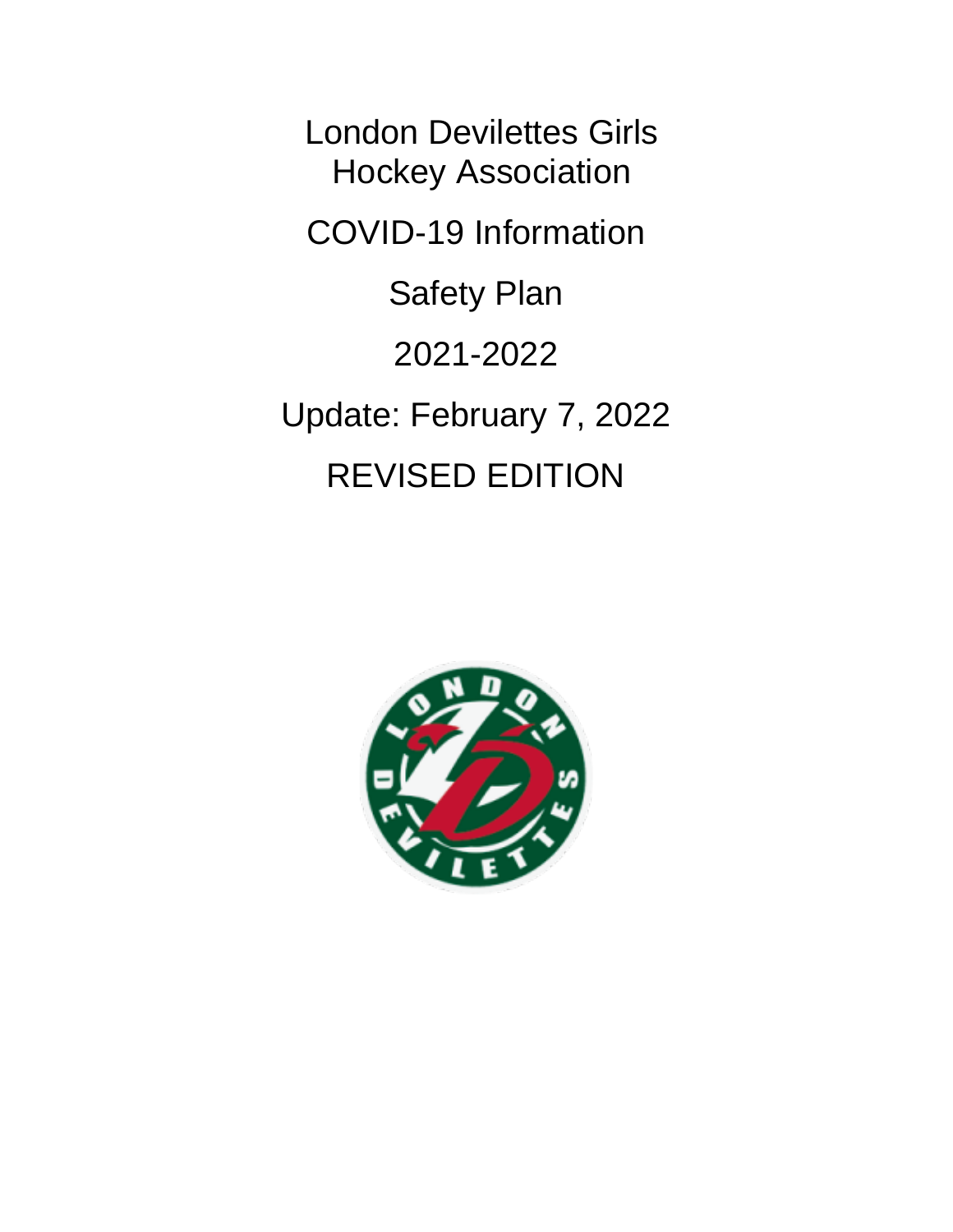## **Introduction**

The London Devilettes Girls Hockey Association (LDGHA) has worked in conjunction with the Ontario Women's Hockey Association (OWHA), members and volunteers to provide a COVID-19 process specifically for LDGHA participants. It aligns with the OHF [Return](https://www.ohf.on.ca/media/f3hoi0bb/return-to-hockey-2021-08-27.pdf) Hockey [Framework](https://www.ohf.on.ca/media/f3hoi0bb/return-to-hockey-2021-08-27.pdf) and Hockey Canada's Return to Hockey Safety [Guidelinesi](https://www.hockeycanada.ca/en-ca/exclusive/return-to-hockey/plans/safety)n focusing on the safety and wellbeing of all participants.

Updates and changes will be communicated to members as the COVID-19 situation evolves based on changes to the Government of Ontario's Reopening Plan, Middlesex-London Health Unit (MLHU) and OWHA policies. The OWHA, MLHU, and the City of London may have policies and procedures that are more restrictive than the rules in the Government of Ontario Regulations and the most restrictive requirement must be followed.

#### Disclaimer

The information in this document is not a substitute for professional medical advice, diagnosis, or treatment. The knowledge and circumstances surrounding COVID-19 are ever changing and LDGHA recommends that local Public Health Unit and the [Government of Ontario COVID-19](https://covid-19.ontario.ca/) sites be accessed for the most up to date information.

This Plan must be considered only in conjunction with the documentsthat are referenced throughout.

# **SECTION 1: Contact Information**

For further information, please contact one of the following members of the London Devilettes board of directors:

Rebecca Lafleur-Hannam, COVID-19, LDGHA Director Julie Phillips, LDGHA President Glenn Hines, LDGHA VP Hockey Operations

Contact information can be found here: [Executive & Staff \(London Devilettes\)](https://londondevilettes.ca/Staff/1010/)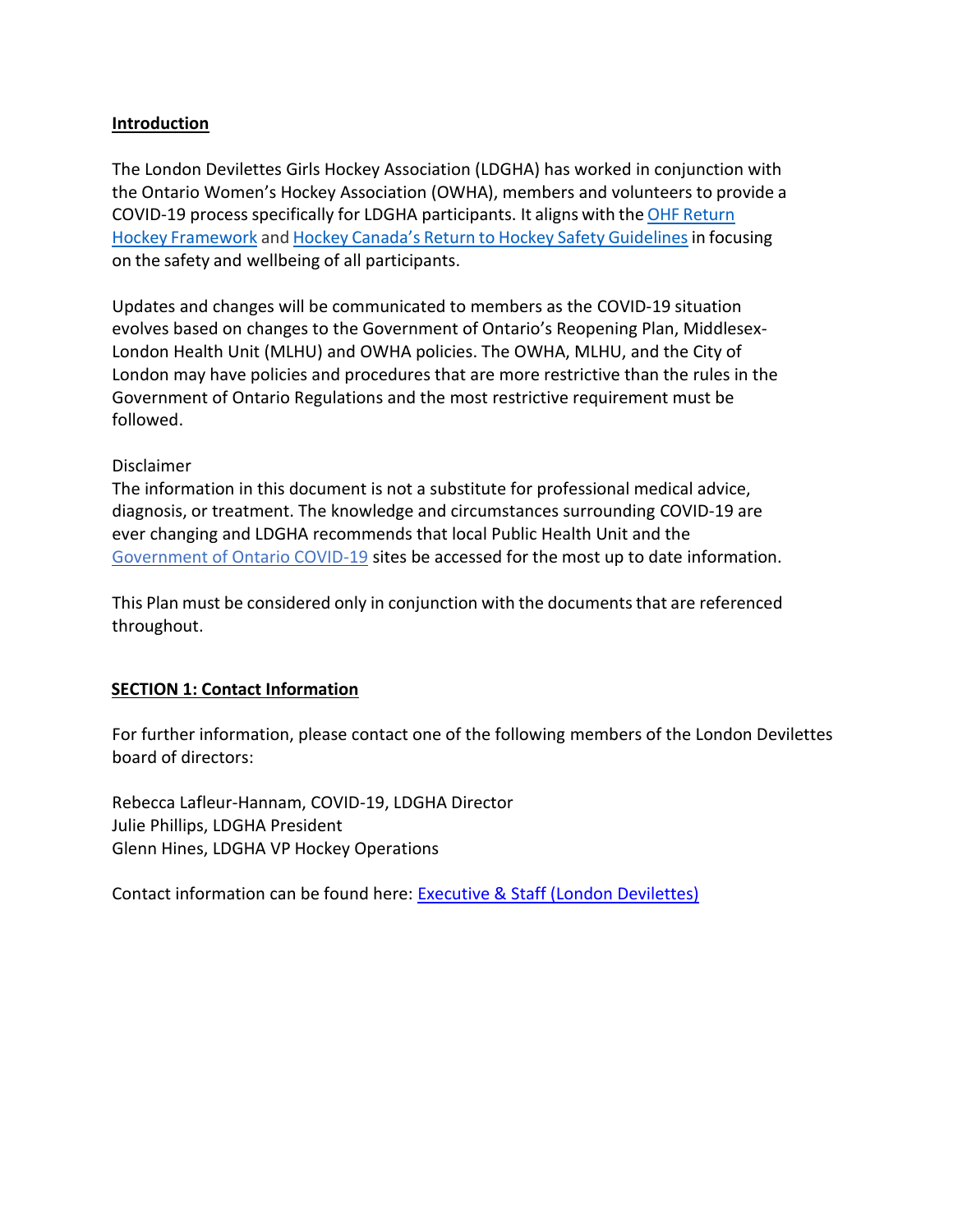# **SECTION 2: Participant & Heath & Safety Protocols**

All participants must adhere to the regulations and rules of the Ontario Government, local public health unit, LDGHA, and the facilities regarding return to play. These regulations change frequently, and it is everyone's responsibility to stay informed and review the available information. The LDGHA, directors, volunteers, members, parents / guardians, players and officials have a key role in the return to play. These responsibilities include:

- Complete the Ontario Government COVID Health Screening prior to attending any hockey sessions COVID-19 [customer screening \(ontario.ca\)](https://covid-19.ontario.ca/screening/customer/)
- Stay at home if feeling unwell or experiencing any symptoms on the health screening assessment
- If unwell or symptomatic follow the current isolation process and testing protocol (if applicable)
	- o Coronavirus [Middlesex-London Health Unit](https://www.healthunit.com/novel-coronavirus)
	- o [Coronavirus \(COVID-19\) self-assessment \(ontario.ca\)](https://covid-19.ontario.ca/self-assessment/)
- Stay up to date on the safety protocols and procedures prior to attending sessions and adhere to them while at the session.
- Ensure each player has his/her own water bottle which is sanitized prior to each session
- Ensure equipment is dried, cleaned and/or sanitized following each session.
- Wear a mask appropriately according to the current rules.
- Follow the OWHA, local and Provincial Vaccination rules and regulations.
- Follow all facility specific rules, including: dressing room capacity, entrance and exit protocols, spectator limitations, hand hygiene, physical distancing, masking, screening, outside food and drink rules.
- Understand that rules can and will change with very little notice and all participants and spectators must abide by the lawful direction of the facilities in which they attend

# **2.1 When an individual becomes unwell with symptoms of COVID-19**

# a. **Prior to attending a session**

When an individual is unwell, with symptoms or has tested positive on a PCR or rapid antigen test, and therefore does not pass screening and does NOT attend a session, they must follow the most current public health guidance and notify the head coach. The health guidance can be found here:

- Coronavirus [Middlesex-London Health Unit](https://www.healthunit.com/novel-coronavirus)
- [Coronavirus \(COVID-19\) self-assessment \(ontario.ca\)](https://covid-19.ontario.ca/self-assessment/)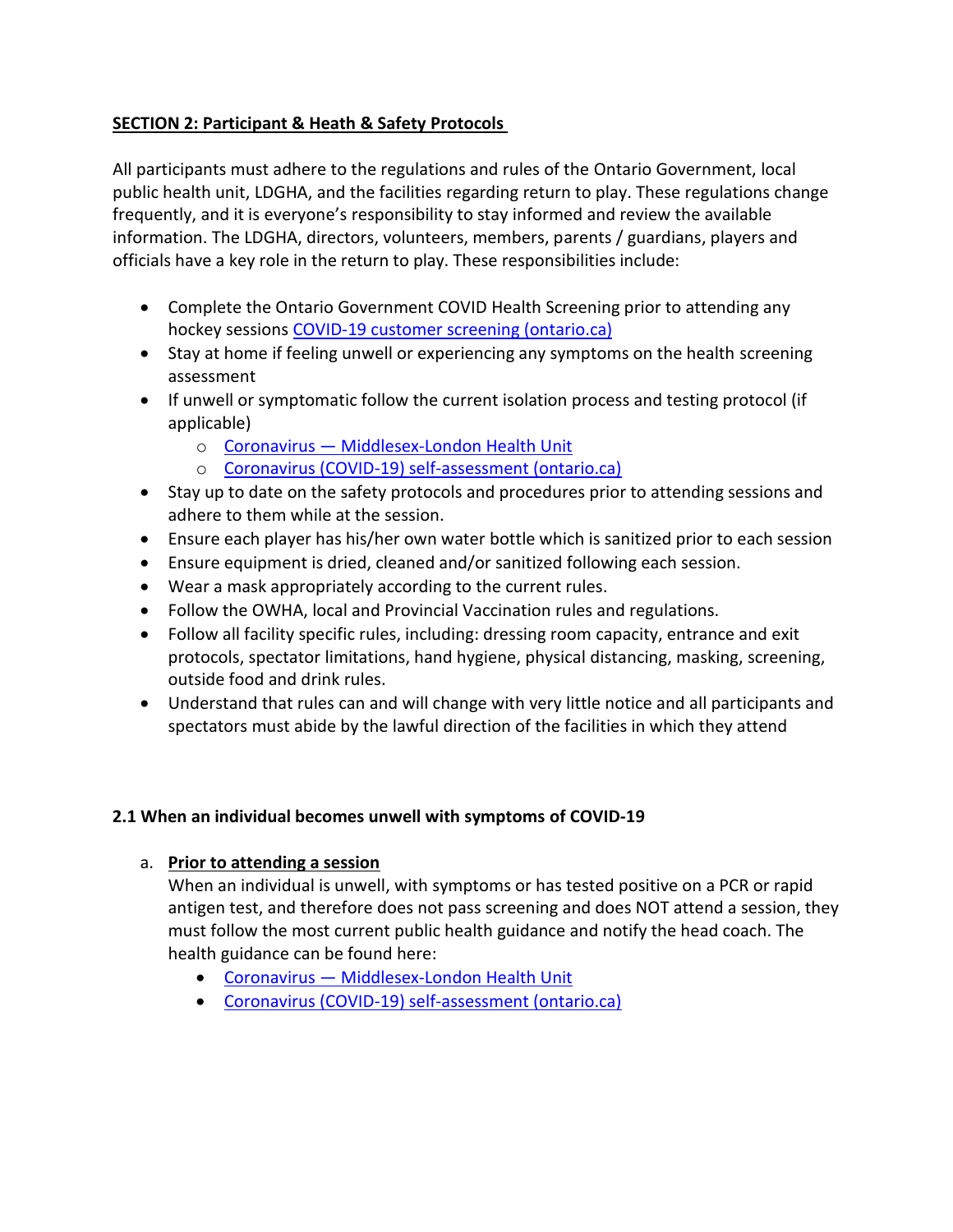## b. **During a session**

If an individual becomes unwell with symptoms of COVID-19, or if someone is aware of an individual that becomes unwell with symptoms of COVID-19, *that individual must immediately stop participation.*

- 1. The individual will be isolated from all others in a well-ventilated area, or outside and if they were not wearing a mask, they must put on a mask as soon as possible.
- 2. The individual will be sent home and instructed to follow public health guidelines regarding self-isolation and testing, if applicable.
	- o Coronavirus [Middlesex-London Health Unit](https://www.healthunit.com/novel-coronavirus)
	- o [Coronavirus \(COVID-19\) self-assessment \(ontario.ca\)](https://covid-19.ontario.ca/self-assessment/)
- 3. The facility should be informed to determine if any areas need to be closed off and/or require additional cleaning/disinfecting.
- 4. The team coach or trainer should be informed as soon as possible. The coach or trainer should follow up with the participant in the coming days to assess the situation further according to public health guidance.

## **2.2 When an individual is tested for COVID-19**

Any participant, or a member of their household, who has been tested for COVID-19 must not participate in hockey activities while waiting for the results. The individual must follow health guidance before returning to play. [Self-Isolation Requirements](https://www.healthunit.com/self-isolation) - Middlesex-[London Health Unit](https://www.healthunit.com/self-isolation)

#### **2.3 An individual tests positive for COVID-19**

If an individual test positive for COVID-19, they must follow the most current isolation requirements: Self-Isolation Requirements — [Middlesex-London Health Unit](https://www.healthunit.com/self-isolation)

#### **2.4 Return to hockey activities after COVID-19 symptoms or positive test.**

a. The participant can return once they have met all public health requirements. Self-Isolation Requirements — [Middlesex-London Health Unit](https://www.healthunit.com/self-isolation)

#### **2.5 Changes/restrictions/postponing or cancelling hockey related activities**

- a. Based on the evolving COVID-19 pandemic, the London Devilettes organization will follow public health, municipal/provincial government, and sport recommendations regarding modifying/restricting/postponing or canceling hockey activities.
- b. All players, coaching staff and volunteers will be informed via e-mail as soon as possible of any modifications/restrictions or cancelations. The London Devilettes Board of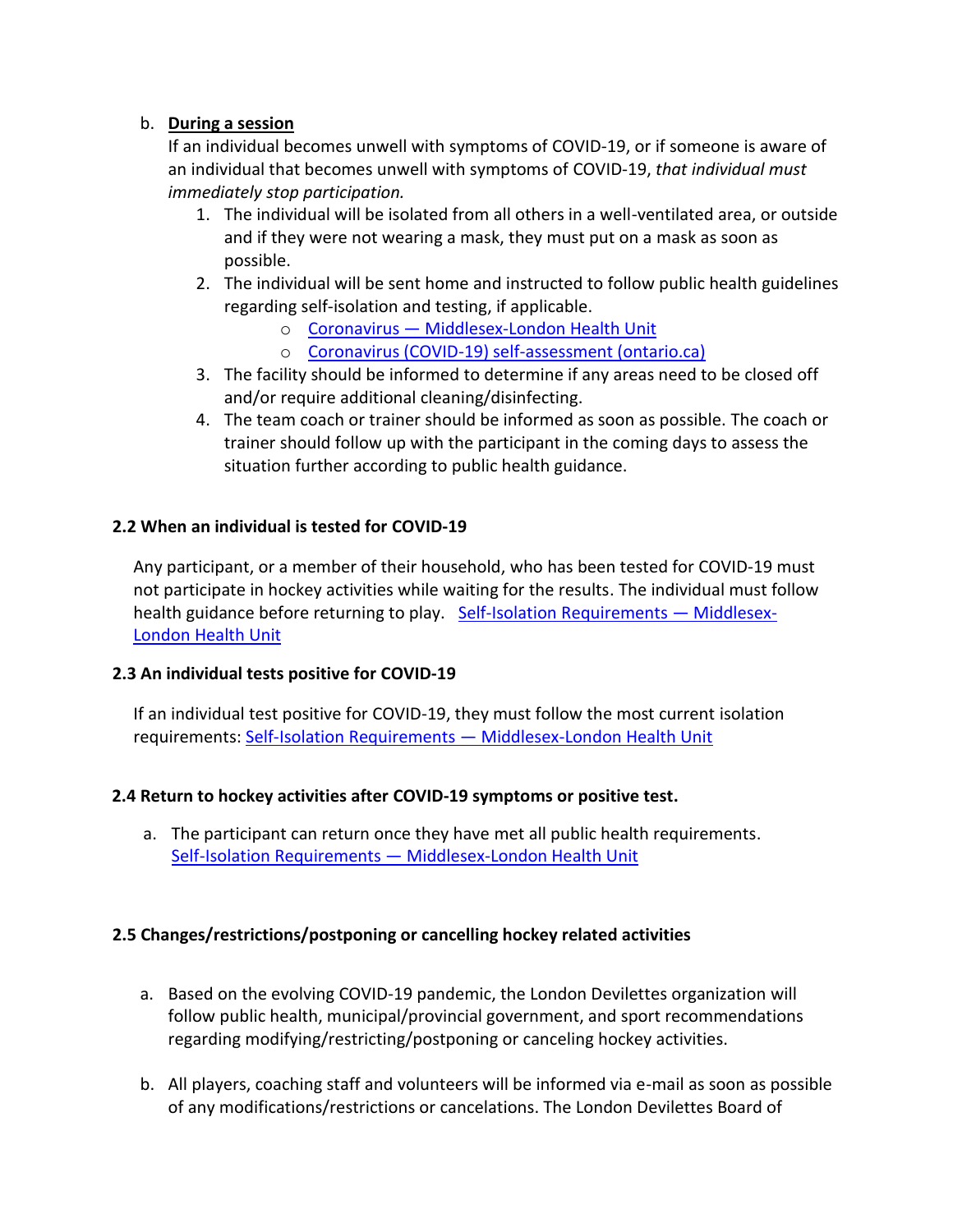Directors will keep any modifications and restrictions in place until advised that it is safe to resume activities by public health, government, or sport officials.

# **SECTION 3: COVID-19 Communication Plans**

The following steps will be taken by the LDGHA to ensure effective communication is taking place with all players, parents, coaches, and other volunteers – prior to and during all stages of the 2021-22 season:

- a. The LDGHA will ensure up to date contact information for all association/team members is on-file and shall ensure that this information is readily available to team coaches and trainers to allow for timely communication during urgent situations.
- b. The LDGHA will ensure up to date contact information for the association's Board of Directors, and team coaches is maintained and easily accessible through the londondevilettes.ca website.
- c. A specific COVID-19 section will be established on the LDGHA's website, and will include:
	- a) A copy of this updated plan
	- b) Communication and training materials for all COVID-19 protocols and procedures
- d. LDGHA will utilize a variety of communication channels in order to maximize communication with our members – including email, our LondonDevilettes.ca website. All official communications will be shared on the front of the associations LondonDevilettes.ca website.
- e. The LDGHA will seek to establish a regular pattern of communication with our members during the season, to keep them up to date on any developments.
- f. The LDGHA will provide all players, parents, coaches, officials, volunteers, and other members with education on safety and hygiene protocols that should be followed – including government-approved information on ways to limit spread of COVID-19.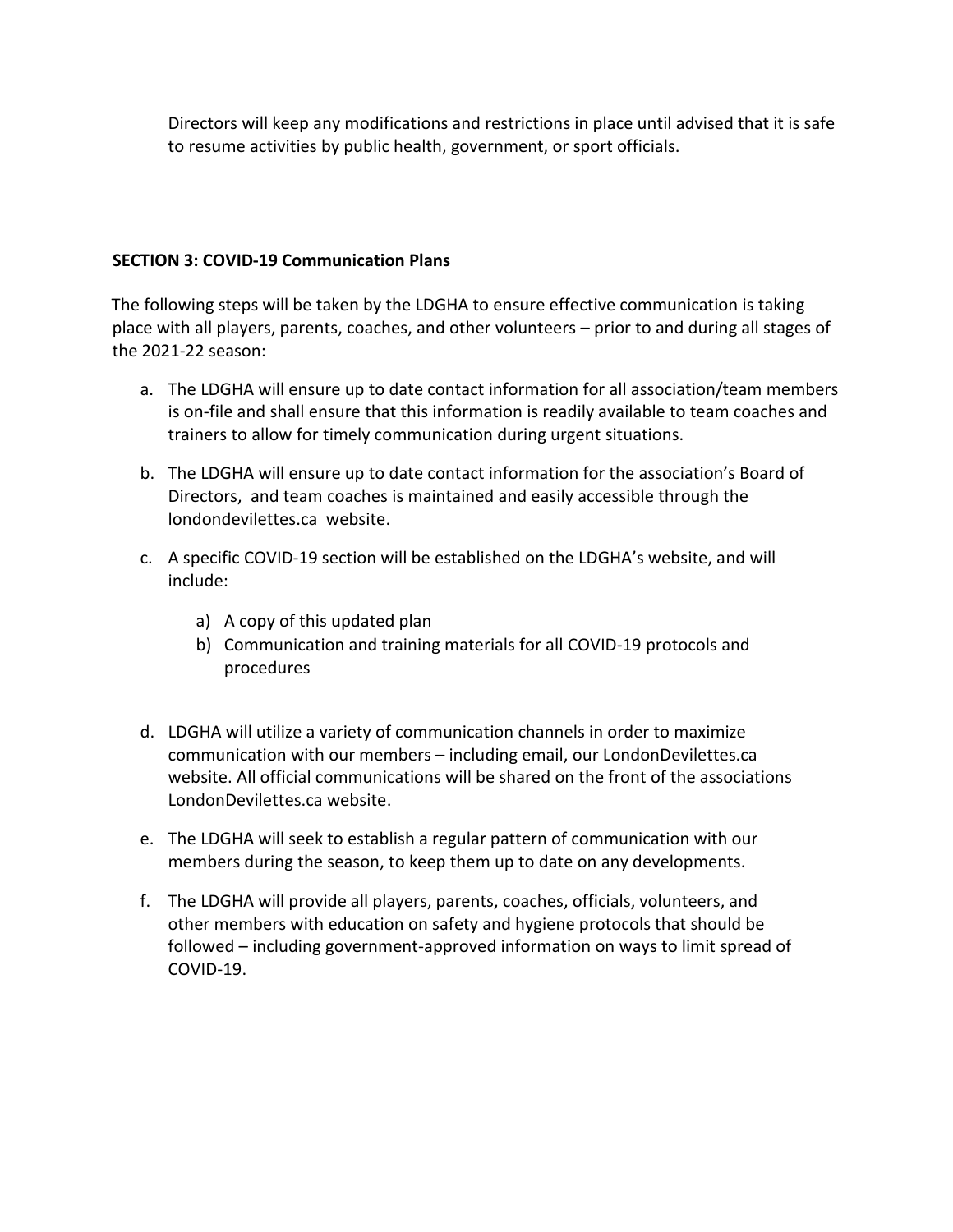## **SECTION 4: Vaccination Policy**

The LDGHA will follow all applicable vaccination policies as provided by the Government of Ontario, the OWHA and MLHU. The vaccination policy can be found here: [OWHA COVID-19](https://cloud.rampinteractive.com/whaontario/files/Bulletins/FINAL%20-%20OWHA%20Vaccination%20Policy%20V5.pdf)  [Vaccination Policy](https://cloud.rampinteractive.com/whaontario/files/Bulletins/FINAL%20-%20OWHA%20Vaccination%20Policy%20V5.pdf)

All provincial and municipal vaccination policies must be followed. [Ontario COVID-19 vaccination service \(ontariohealth.ca\)](https://covid19.ontariohealth.ca/)

## **SECTION 5: Facility Protocols**

For the purposes of the remainder of this document, Participant shall be defined as any player, coach, official, trainer, or other volunteer who attends a LDGHA activity, including anyone else who may have contact with any of the individuals listed during the activity, or immediately before or after the activity at the defined facility.

Parents/Guardians will be defined as Participants, for the explicit purpose of assisting their child to prepare for an activity only (e.g. tying skates, putting on equipment, etc.). Parents must always follow all regulations for when in the facility.

All Participants and Parents/Guardians must always follow the direction and instructions of Facility Staff when inside the facility – including any signs, or directional markings posted.

# **5.1 General Facility Protocols**

Participants will always follow all protocols provided by the Facility Operator, including:

- a. Following all communicated requirements for facility entrance and exit (arrival time allowed prior to session and leaving promptly after the session), in accordance with each facilities' rules.
- b. Completing all required screening questions in advance, or as asked upon entry.
- c. Provide proof of vaccination, as required, including QR code and ID in accordance with the Ontario Government vaccination passport regulations.
- d. Ensuring spectator limitation rules are followed where applicable in each facility.
- e. Entering and/or exiting facilities, and spaces inside, only through designated entry and exit doors.
- f. Wearing a mask at all times when moving through the facility, and prior to the start of any activity (i.e. entering the ice)